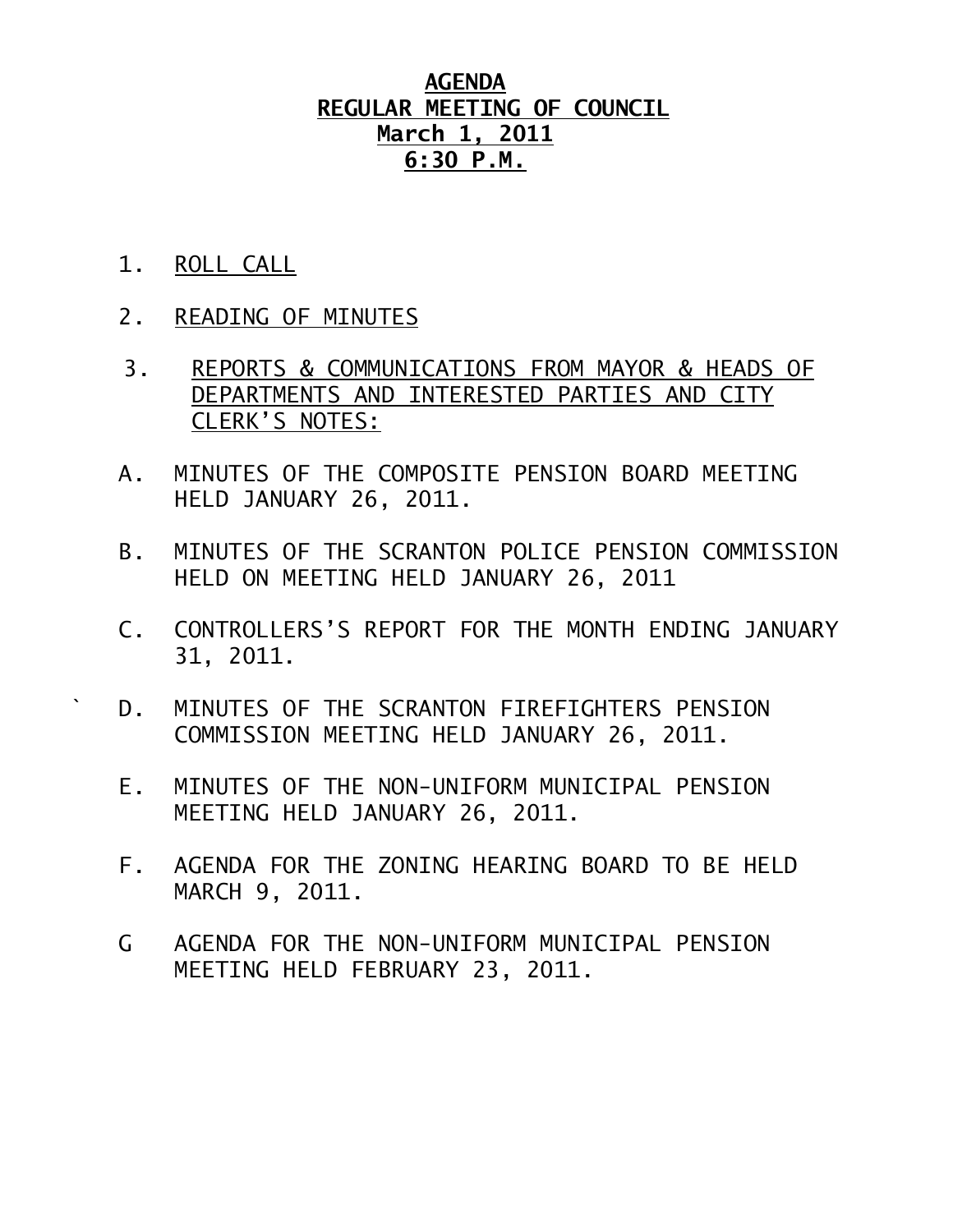H. CONTRIBUTIONS WERE MADE TO BE USED FOR MANPOWER IN THE CITY OF SCRANTON'S PUBLIC SAFETY DEPARTMENT BY THE FOLLOWING CITIZENS:

 DORIS & DAVE CHASE \$20.00, WATSON CRAMER \$50.00, WATSON CRAMER \$50.00, STEVE & BONNIE PRUNELLA \$3.00, WILLIAM CRAMER \$3.00, STAN BURLINGAME \$3.00, ELIZABETH CRAMER CRUMLE \$3.00, CAROL & DONNA HAGERTY \$10.00, HELEN, WH CRAMER \$25.00, ANNIE EKTERMAN \$10.00, SCRANTON LACKAWANNA COUNTY TAXPAYERS ASSOCIATION \$50.00.

 5. INTRODUCTION OF ORDINANCES, RESOLUTIONS, APPOINTMENTS AND/OR RE-APPOINTMENTS TO BOARDS & COMMISSIONS. MOTIONS & REPORTS OF COMMITTEES:

## A.

**MOTTONS** 

B.

SALE OF TAX DELINQUENT PROPERTY MORE COMMONLY KNOWN AS 2730 BIRNEY AVENUE, SCRANTON, PENNSYLVANIA, TAX MAP NO. 16717-030-040 TO THOMAS F. BARRETT AND TERRI F. BARRETT, 2734 BIRNEY AVENUE, SCRANTON, PENNSYLVANIA 18505 FOR THE CONSIDERATION OF \$2,500.00.

C.

AUTHORIZING THE MAYOR AND OTHER APPROPRIATE CITY OFFICIALS OF THE CITY OF SCRANTON TO ACCEPT AND DISBURSE GRANT FUNDS IN THE AMOUNT OF \$4,000.00 FROM SANOFI PASTEUR INCORPORATED FOR THE CITY OF SCRANTON POLICE DEPARTMENT FOR THEIR CRIME PREVENTION EDUCATIONAL PROGRAMS.

D.

APPROVING AND AUTHORIZING THE ACQUISITION BY EMINENT DOMAIN, DEED IN LIEU OF CONDEMNATION, OR OTHERWISE OF THE NECESSARY RIGHTS, FRANCHISES, LICENSES, EASEMENTS OR TITLES OF LAND REQUIRED FROM JOSEPH S. SAITA AND JUDY E. SAITA IN ORDER TO COMPLETE THE CRISP AVENUE BRIDGE PROJECT.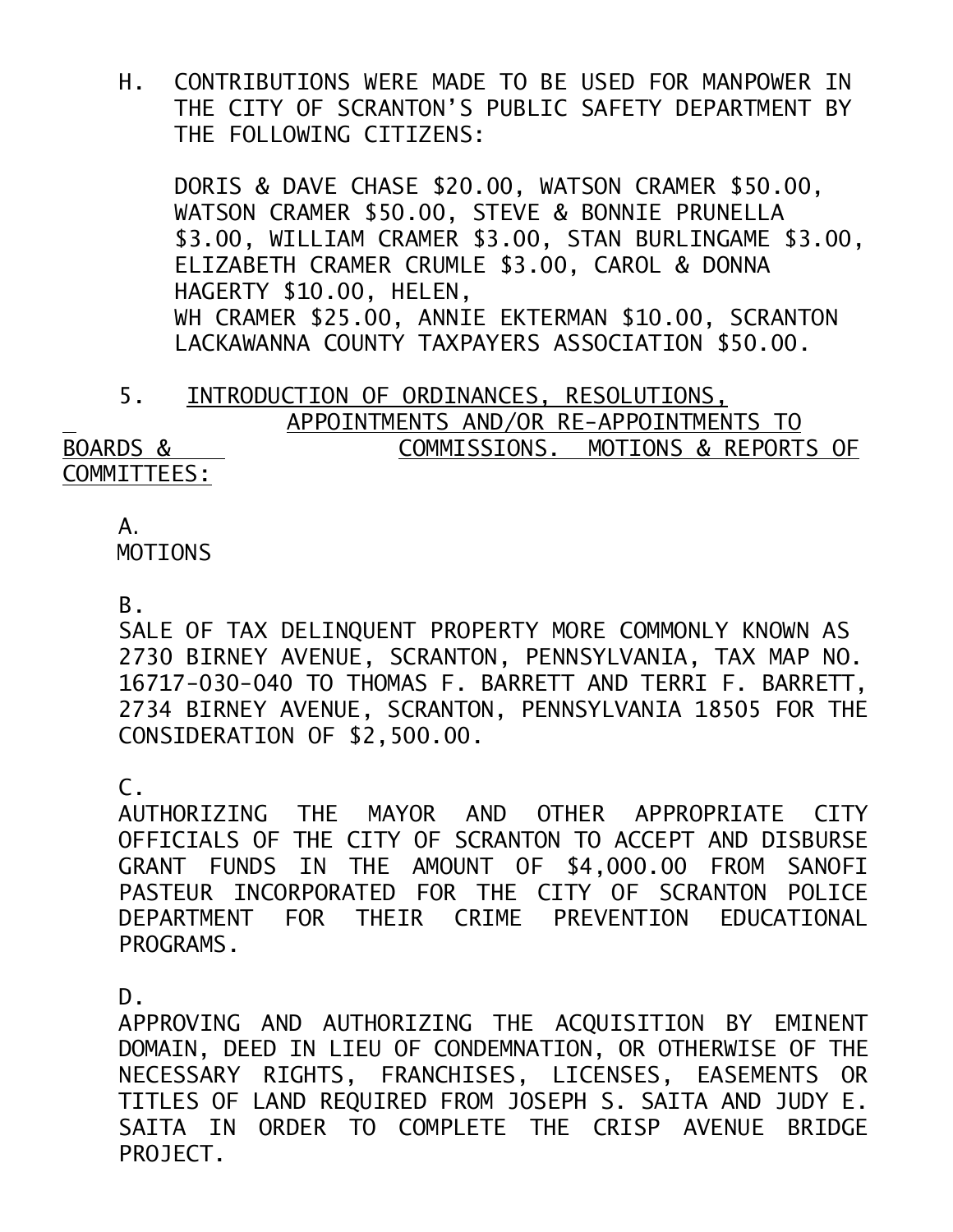E.

ACCEPTING A FIVE HUNDRED (\$500.00) DOLLAR CONTRIBUTION FROM THE GREATER SCRANTON JAYCEES PRESENTED TO THE CITY OF SCRANTON FIRE DEPARTMENT.

## 6. CONSIDERATION OF ORDINANCES – READING BY TITLE –

A.

READING BY TITLE – FILE OF COUNCIL NO. 13, 2011 – AN ORDINANCE - CREATING AND ESTABLISHING SPECIAL CITY ACCOUNT NO. 02.229599 ENTITLED "LAW ENFORCEMENT TORCH RUN" TO ACCEPT DONATIONS AND PAY FOR ALL RELATED EXPENSES FOR THE TORCH RUN.

B.

READING BY TITLE – FILE OF COUNCIL NO. 14, 2011 – AN ORDINANCE - CREATING AND ESTABLISHING SPECIAL CITY ACCOUNT NO. (TO BE ESTABLISHED) ENTITLED "URBAN DEVELOPMENT ACTION GRANT REPAYMENTS ACCOUNT" FOR THE DEPOSITING OF REPAYMENTS OF URBAN DEVELOPMENT ACTION GRANT FUNDS MADE TO THE CITY OF SCRANTON BY THE OWNERS OF PROJECTS WHO RECEIVED THE URBAN DEVELOPMENT ACTION GRANT FUNDS.

C.

READING BY TITLE – FILE OF COUNCIL NO. 15, 2011 – AN ORDINANCE - AUTHORIZING THE DISBURSEMENTS FROM THE SPECIAL CITY ACCOUNT NO. (TO BE DETERMINED) ENTITLED URBAN DEVELOPMENT ACTION GRANT REPAYMENT ACCOUNT ONLY FOR ECONOMIC DEVELOPMENT ACTIVITIES THAT ARE ELIGIBLE ACTIVITIES AS REQUIRED BY FEDERAL LAW.

## 7. FINAL READING OF RESOLUTIONS AND ORDINANCES – CONSIDERATION FOR ADOPTION:

A.

FOR CONSIDERATION BY THE COMMITTEE ON FINANCE FOR ADOPTION-FILE OF COUNCIL NO. 12, 2011 - CREATING AND ESTABLISHING A NEW ACCOUNT FOR THE CITY OF SCRANTON'S OFFICE OF ECONOMIC AND COMMUNITY DEVELOPMENT ("OECD") TITLED COMMONWEALTH OF PENNSYLVANIA REDEVELOPMENT ASSISTANCE CAPITAL PROGRAM FUNDS ACCOUNT NO. 12A.0101 FOR